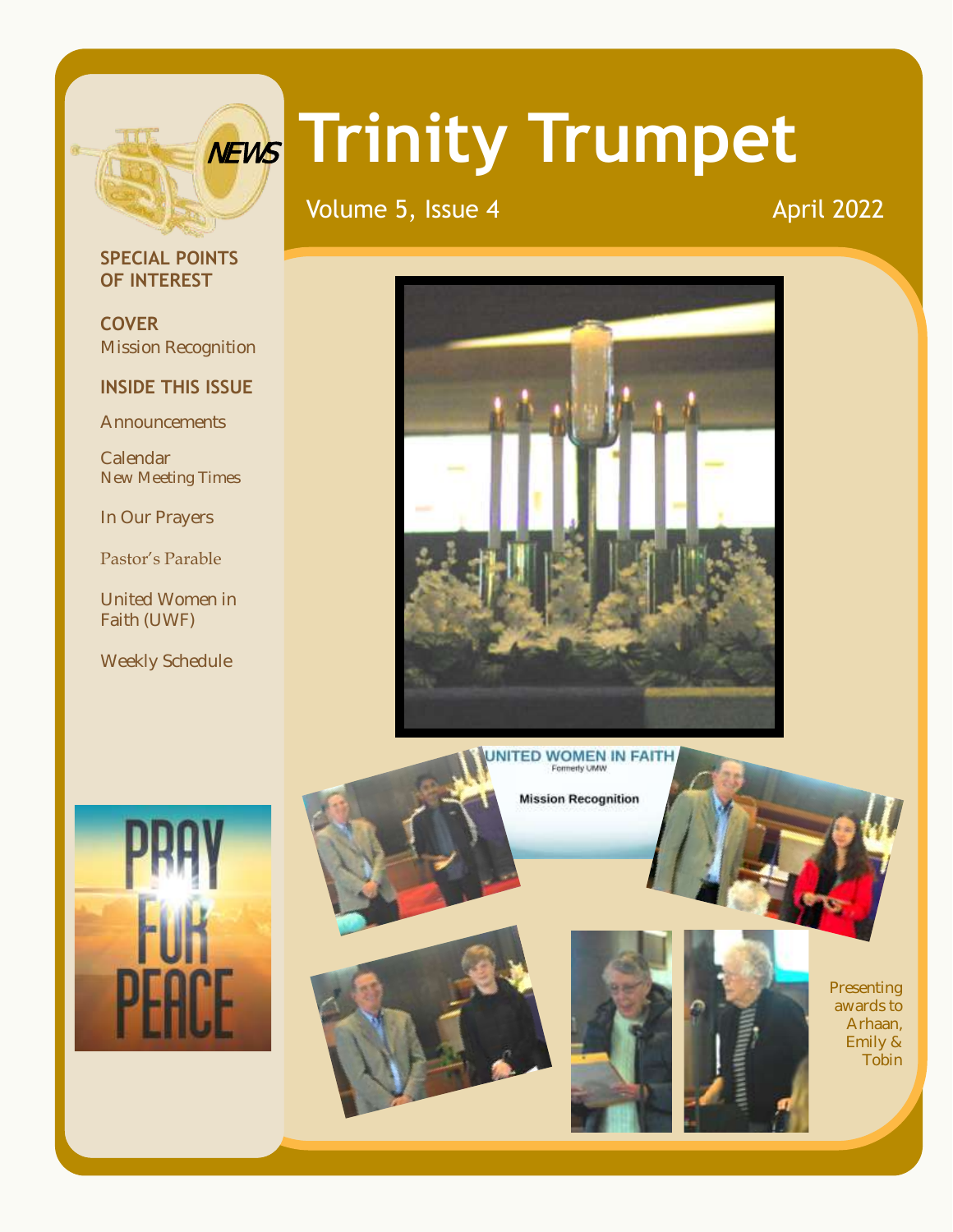# **In Our Prayers**

*The Thursday Prayer Fellowship prays for many people. You are welcome to join this small group to pray for spiritual growth and healing through prayer for others. Please contact Jane D. or Pastor Jay to add to the weekly prayer list.*

**We continually pray for:**

healing for those struggling with physical and mental illness;

 $\sim$ 

people without hope who live with anxiety and fear for their futures;

people seeking fair employment;

those who are incarcerated;

children living in poverty, outdoor citizens, victims of domestic violence, and victims of child and elder abuse;

public safety personnel, first responders, business owners, and essential workers;

protection for our AA/PI Asian-American/Pacific Islander neighbors experiencing hate;

justice for detained immigrants and families, especially those incarcerated in private ICE prisons, who suffer from inhumane treatment, as they continue waiting for immigration approvals;

empowering the church with grace, hope, and healing throughout the world as people experience turmoil, unrest, war, and oppressive leadership;

people who have lost their way and endanger themselves and others;

answers for families who are afraid, have lost their homes due to fires, floods, and massive storms, that they will know the love of God;

open minds and open hearts as we open doors to a new church future;

listening to God's will for the global United Methodist Church as plans continue for General Conference;

finding ways to believe, trust, and actively share our faith in God that we may be faithful disciples of Jesus Christ for the transformation of the world;

leaders throughout the world, those in positions of authority, and all those in local, State, and Federal government positions, that they be inspired by the wisdom and love of Christ for the wellbeing of all;

strength for California-Nevada Interim Bishop Sally Dyck, Bishop Minerva Carcaño, and for El Camino Real District Superintendent Samuel Hong;

guidance for Pastor Jay and the leaders of Sunnyvale Trinity and First United Methodist churches as they lead the mission of the church through the transitions of a merger.

Dear Lord, we place our lives in your hands. Open our eyes and hearts to see your goodness in us and the world. Guide us as we continually pray for the people of Ukraine and around the World. Amen.

I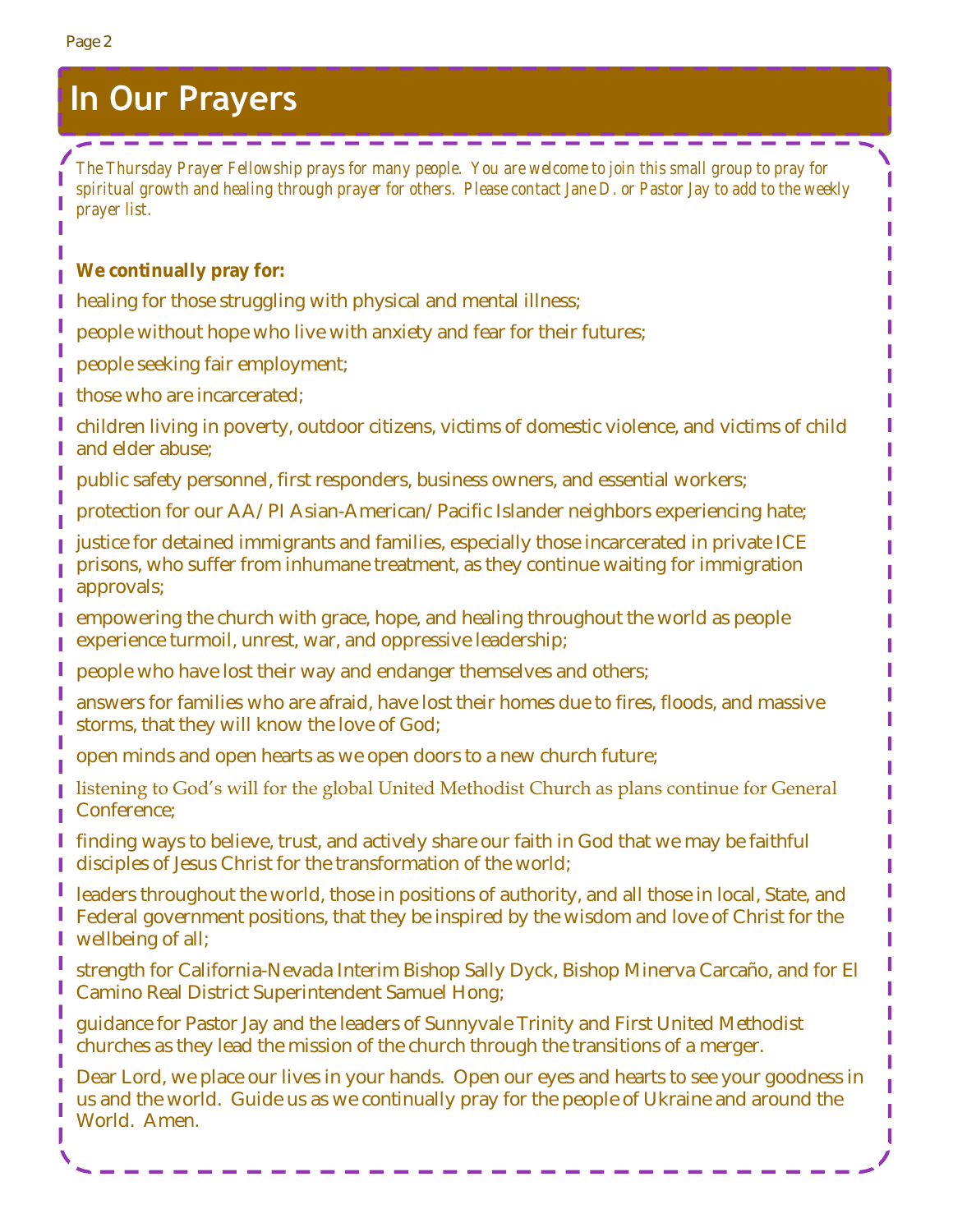# **Pastor's Parable**

Greetings in the midst of the Lenten season! I have heard many great comments from you about our Lenten sermon<br>series, "Why? Making Sense series, why: waxing bense<br>of God's Will", in which we of God's Will, in which we<br>referenced Pastor Adam Hamilton's book. Adam **Hamilton 3 Book.** Traan Trammorr is the Semon Faster<br>at the United Methodist at the Stilled Methodist<br>Church of the Resurrection **Leawood, Kansas City. Also, I** 40 days. hope The Upper Room has been a helpful daily devotions<br>guide throughout Lent. guide throughout Lent. Greetings in the midst of the<br>Lenten season! I have heard<br>many great comments from you about our Lenten sermon

We will be moving from the Lenten Season into Holy Week and Easter during the month of April. Good Friday will be a combined Sunnyvale UMC service on Friday, April 15 at 7:00 pm. Easter will also be a combined service on Sunday, April 17 at 10 am. There will be an Easter Egg hunt for the children following the Easter service. As you would expect,<br>both the Good Friday service bom the Good Friday service<br>and Easter service will be sermon series that references hybrid—both online via Zoom and in person. After Easter and in person. The Easter but and all with commune to be<br>a combined Sunnyvale UMC a sombined barmy vare onto<br>senvice at 10:00 am each service at 10:00 am each.<br>Sundav 7:00 pm. Easter will also be a combined service on Sunday, April 17 at 10 am. There will be an Easter Egg hunt for the service. As you would expect, Sunday.

sanaay.<br>To belp us oet to knew eeeb To help us get to know each<br>ather during our combined other during our combined<br>margael.church.com/isse...the merged-church services, the staff has been diligently preparing some helpful merged-church tools. First, we are having new name badges made for everyone. They are magnetic so that you will not harm your clothing. The name badges will be available Easter morning! Halleluiah!!! We ask that you wear your name badge each Sunday morning so that all of us can get to know each other more easily. Second, we are in the process of creating a new merged charen alreatory. The<br>will be both online and in win be bout online and in primed rom. And apcoming<br>Sunday worship services, we bariday worship scrivices, we<br>will have a print-out of e v e r y o n e ' s contact every one becomment mermation that woald go in *Sunnyvale United Methodist*  your sign-off that it is 1) *Church*. Woodhood and the correct and 2) that we have your permission to publish ged permission to passion with the approach will begin to take photos for the directory after the worship service. More information will follow on that process. A new directory will help all of us more easily get to know our fellow SUMC sisters and brothers! The brothers is to be a strong of the brothers of the brothers of the brothers of the brothers of the brothers of the brothers of the brothers of the brothers of the brothers of the brothers of the brothers of th us can get to know each other<br>more easily. Second, we are in<br>the process of creating a new merged church directory. It

After a two-year pause, our SUMC Children's Education **Team is hosting Vacation** Easter morning. It is an Bible School this summer. Woohoo! Our church VBS will be June 13-17 from 9 am-12 pm. The VBS theme is wonderful: "Monumental-Celebrating God's Greatness". We will also have an extended -stay VBS program during that week from 12-5 pm to support working parents. Thank you SUMC Children's Education Team for planning this exciting week in the summer for our youth! We will be advertising our VBS program in the Sunnyvale newspaper, The Sun, to reach out to our community with this wonderful ministry.

You may have heard the announcement that Lea McGowan, Trinity's Office Manager, is retiring at the end

of April. You also may recall that she was Trinity's Choir Director and Pianist/Organist, retiring from that role in the Fall 2021. On Sunday April 24, during Fellowship Time, we

will have a r e t i r e m e n t reception for Lea.

have had the privilege of being on staff with Lea for almost five



years. Lea has been engaged on staff as organist since 1976, adding choir director in 2008, and adding office manager in 2013. Lea has served with 11 pastors in her time at Trinity! She has been an incredible blessing to our church, as she not only supported our office and music ministry, but she organized our property sale and move to 535 Old San Francisco Road She also worked closely with Trinity's Trustees and ensured an incredibly smooth update of the church parsonage prior to my family's move-in.

Lea's husband Bob retired three years ago and so Lea patiently got our church through the Pandemic and merger before she retired. Thank you, Lea, for your terrific support of Trinity UMC! I think she has earned her retirement!!!

Have a wonderful April and Happy Easter!

Blessings,



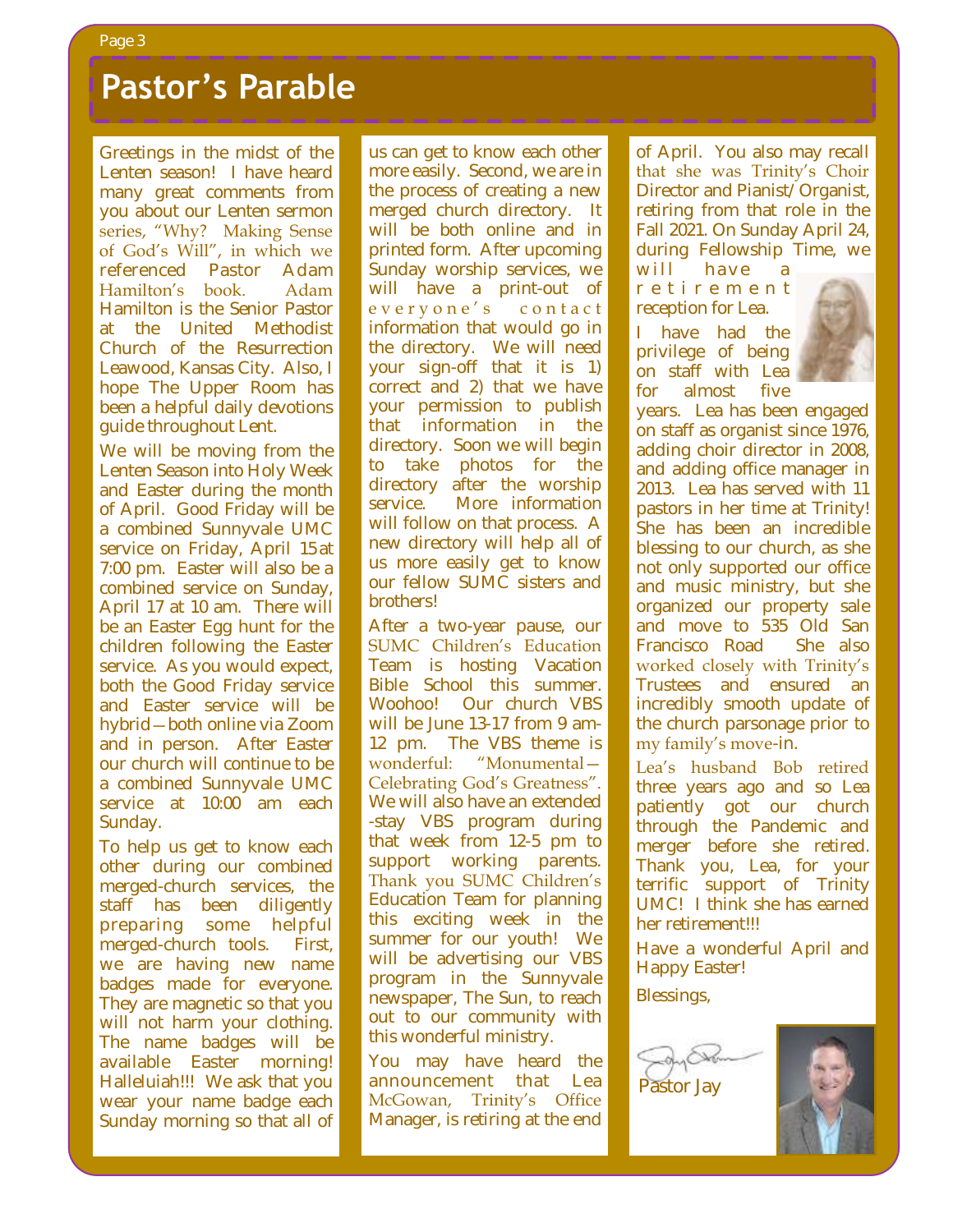# **ANNOUNCING TRINITY ACTIVITIES**



**WORSHIP AT SUNNYVALE TRINITY UMC.** Worship is held every Sunday morning at 9:15 (10 am beginning Easter Sunday). We welcome in-person and Zoom worshipers in a hybrid environment. A weekly email is sent on Friday by Pastor Jay to all members and friends and includes the worship program. Please contact the church office to be added to the email distribution.

**FELLOWSHIP TIME** meets after Sunday worship in the Library and on Zoom following the Benediction and Closing Music. People on Zoom are invited to open audio/video options and join the conversation after worship. Coffee and light snacks are provided in a socially distanced environment. Masks must be worn when not actively taking in food or drink.

**CHILDREN AND YOUTH SUNDAY SCHOOL** is held in-person and on Zoom for boys and girls through high school age and is available at 9:15 am (changing to 10:00 am on Easter) using Zoom Meeting ID 631 664 6240, Passcode 5350202. Treblemakers sing as part of Sunday School with Lisa E. In-person Sunday School is in Room 2 in the Education Building. Youth Group meets each first and third Sunday at 12:30 pm in Room 2 and on Zoom using ID 797 769 8229, Passcode 525536.

**ADULT SMALL GROUPS.** We offer two hybrid small groups on Sundays. The 10:45 am (11:30 am after Easter) group is in person in the Library and uses Zoom Meeting ID 207 473 9152, Passcode 905898. The 1 pm group is in person in the Library and uses Zoom Meeting ID 631 664 6240, Passcode 5350202. The **Tuesday** Small Group is hybrid and in the Library at 2 pm using Zoom Meeting ID 822 2573 2739, Passcode 586108. The **Wednesday** Small Group is at 1 pm using Zoom Meeting ID 849 9959 1103, Passcode 962817.

**SUNNYVALE COMMUNITY SERVICES.** You are invited to support SCS through your fully taxdeductible financial contribution. Click [SCS Donation](https://svcommunityservices.org/donate-online/) to make your donation directly or mail your check to Trinity UMC, PO Box 70199, Sunnyvale, CA 94086, with a note to donate to SCS.

**WEST VALLEY COMMUNITY SERVICES** accepts donations from Trinity UMC to fund their laundry program. Checks can be written to Trinity UMC noting "WVCS" in the memo line. Click [WVCS](https://www.wvcommunityservices.org/donate-now-covid19) to make your donation directly and note for "Laundry Program."

**MEN'S BREAKFAST FELLOWSHIP.** Gather on Zoom at 7 am on the first and third Wednesdays. Bring your coffee, cereal, homemade bread, pancakes, waffles, OJ—your treat—and sign on to Zoom while eating your breakfast and catching up. All men are invited to join in the conversation. Remember to set your alarm and join the Fellowship. Meeting ID 429 049 2043, Passcode 583535.

**UNITED WOMEN IN FAITH** (formerly UMW). All women are invited to gather for their hybrid meeting, in person and on Zoom, in Room 2 in the Education building on April 12 at 9:30 am. The Prayer and Self-Denial program presented by Melva I. will follow a short business meeting. You are welcome to contact Jane D. or the office for more information. Meeting ID 220 379 4382, Passcode 7831552.

**PRAYER FELLOWSHIP** meetings are on Zoom at 7 pm on Thursdays. Meeting ID 220 379 4382, Passcode 7831552. Please contact Jane D. or Pastor Jay to request prayers. If you need immediate spiritual support, please contact Pastor Jay at 408.621.1418 or the church office.

**FUND FOR HUMANITY.** Do you need a special gift for a friend or family member? An opportunity to send an alternative gift is available all year by donating to Trinity's Fund for Humanity alternative giving program. The Fund brochure with instructions and suggestions for recipient organizations is [available on our website](http://www.trinityumcsunnyvale.org/docs/Images/2020%20Web%20Fund%20for%20Humanity.pdf) [www.trinityumcsunnyvale.org.](http://www.trinityumcsunnyvale.org)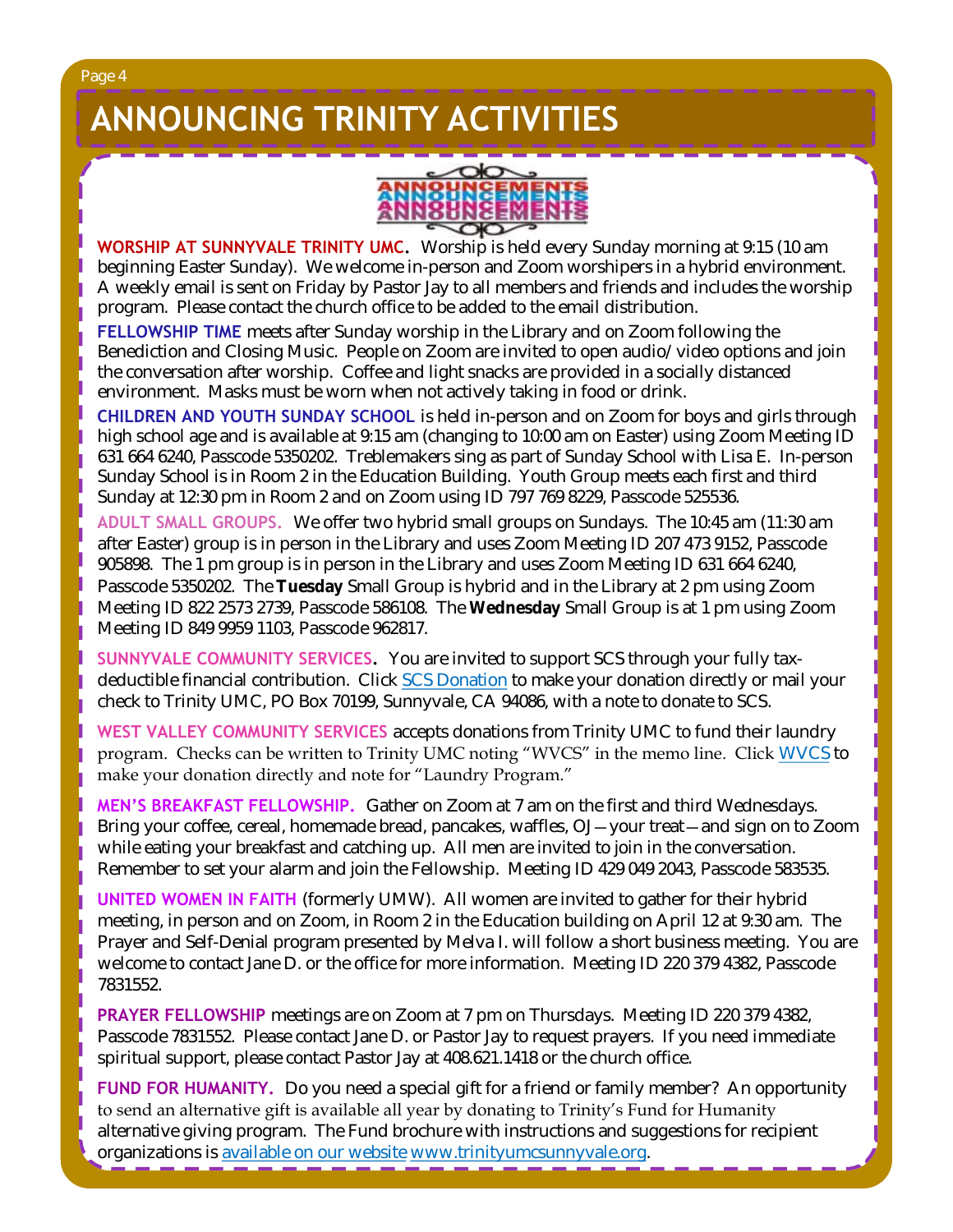# **This 'n That**



United Women in Faith

**United Women in Faith** (UWF) *Formerly UMW*

**General Meeting April 12** Short Business Meeting 9:30 am **Program** Prayer & Self-Denial 10:15 am Melva, Leader Focus: Deaconesses & the work they do.

Video: "Voices from the Field" showing what a deaconess does to help people. Two deaconesses report their work in the United States and one reports from Africa. All women are invited to attend. The meeting will be hybrid for in person and Zoom participants.

The **June 21 Program**, including a book review, is rescheduled from the 14th since Vacation Bible School (VBS) is set for June 13-17.

**Congratulations** to the 2021 Special Mission Recognition Honorees: Arhaan R., Emily F., and Tobin S. We are so blessed to have these three wonderful teens in our church.

**Kuddles for Kids** Waiting for hospital approval of our stuffed animals. **One Warm Scarf Project** All workers working.

## **Project Days**

Meet on first Friday, April 1, skip April 15 (Good Friday). Contact Jane for possible Project Day on April 22 or 29. *Gloria C.*

# **Church Directory**

Sunnyvale United Methodist Church The church directory is in the process of being updated and we need your participation. If you are not in person on Sunday, we will follow up with you.

Look for the table in the courtyard with pages for you to initial your acceptance/ reluctance to publish your details and picture in the directory.

Please take a moment to check your name, address, and other information and initial in the space provided.



# **Graduate Recognition**

Sunnyvale United Methodist Church On Sunday, June 12, during worship, we will honor those in our church family who are graduating. If a member of your extended family has completed an educational milestone, we'd like to celebrate that achievement. We are proud of those who are transitioning from preschool to kindergarten, elementary to middle school and from high school, community college, vocational training and college.

Please email your graduate's name, where they are graduating from, and your relationship to the graduate to the Education Ministry Team at: [sundayschoolsumc@gmail.com.](mailto:sundayschoolsumc@gmail.com)

Sunnyvale United Methodist Church.





invited to enjoy an Easter Egg Hunt immediately after the 10:00 am worship service on Easter Sunday. Meet in Sunday School Room 2 with your basket or bag to find out where your age group will hunt for eggs.

#### **Native American Ministries Special Sunday—May 1, 2022**



On Native American Ministries Sunday, we partner with other UMC congregations in a special offering to support United Methodist ministries of Native Americans.

Native American Ministries Sunday equips and empowers Native American pastors, congregations and seminary students to do what only they can do: authentically worship and serve Jesus. Half of our gifts stay with local ministries in our annual conference and half support the work of Native American United Methodist ministries nationally.

The UMC, the world and our communities are in a time of transition. Together, God's church is partnering to repair past harm, support programs and celebrate Native American ministries. Write a check with "NAMS" in the memo line or give on line.

**Easter Egg Hunt**